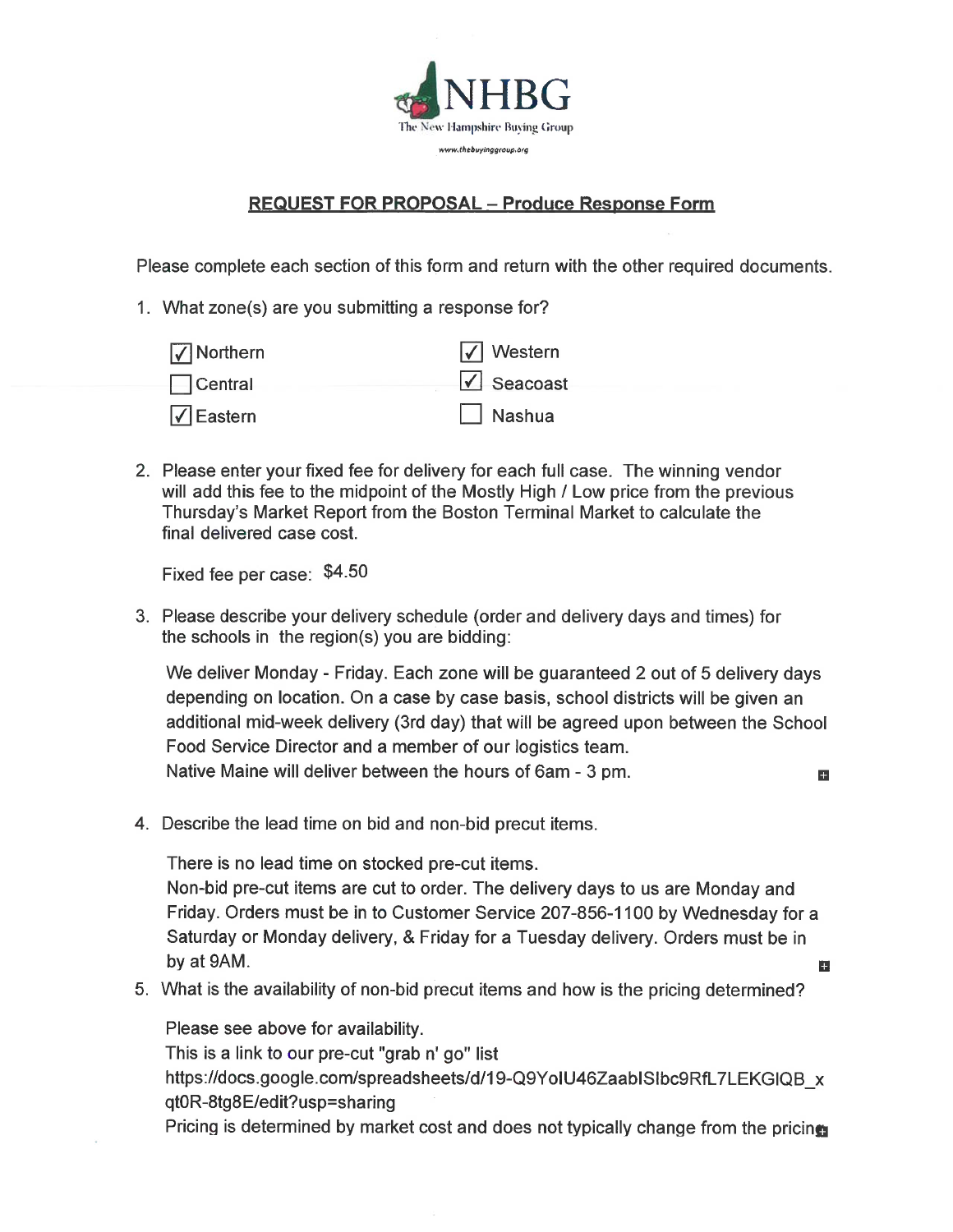- 6. What is the availability of broken cases and how is the pricing determined? All items are available in full case and broken cases. Half cases and pieces will be charged at list price with no additional dollar amount added.
- 7. What is you minimum delivery size in dollars? \$100
- 8. Please describe your pickup and credit policy.

Products are fully guaranteed to be Grade A Top Quality. Requests for credits are processed at time of delivery with the driver or within 5 days with Customer Service. Customer Service will need an email (emailorders@nativeme.com) with a picture of the product, invoice number, and short discription of the issue.

÷.

| Melissa G. Motejunas<br><b>Printed Name:</b>    |  |
|-------------------------------------------------|--|
| Authorized Signature                            |  |
| <b>Native Maine Operations, INC</b><br>Company: |  |
| 5/30/2022<br>Date:                              |  |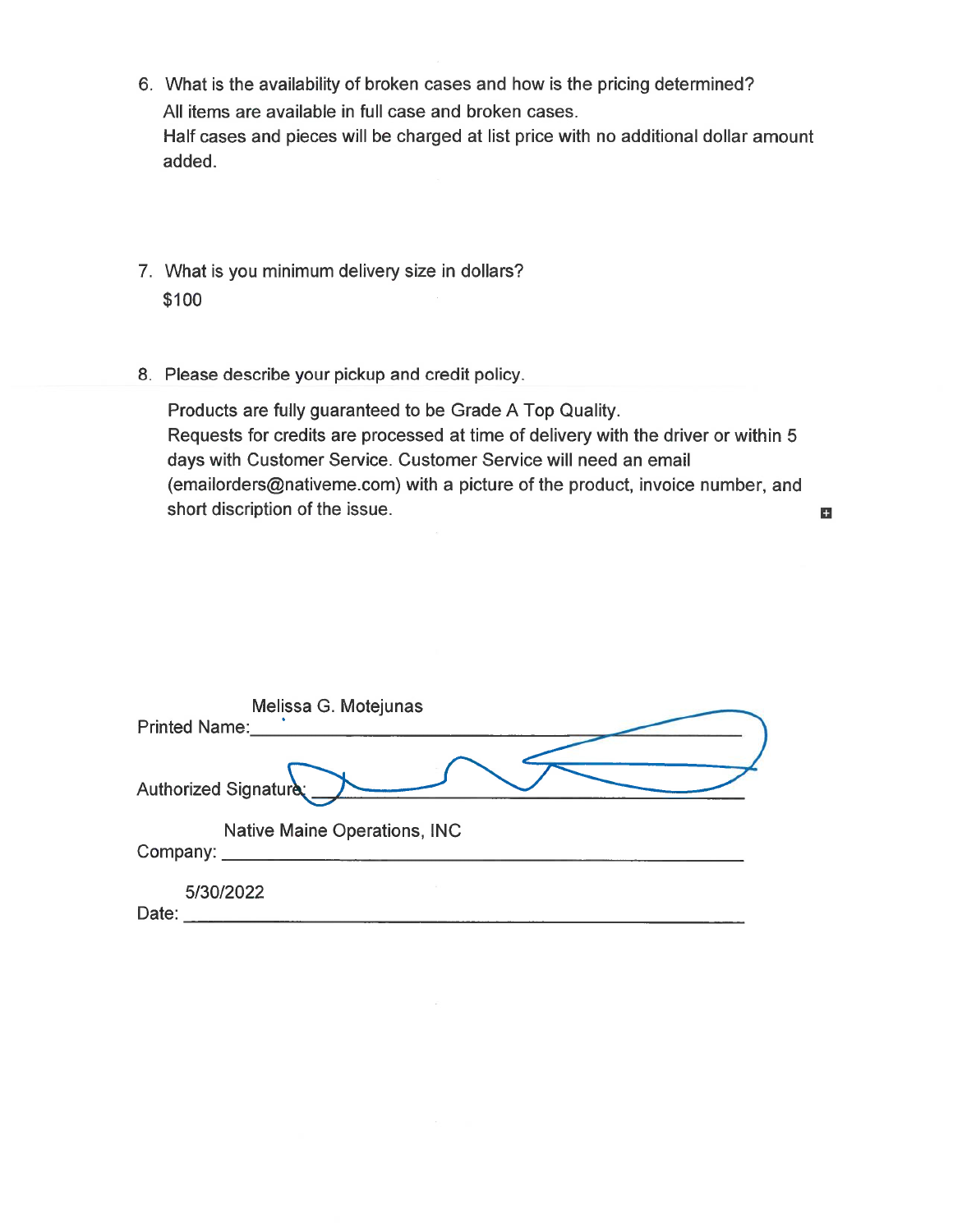**Produce zone:** Eastern

| <b>Item</b>               | Base pack size<br>in Ibs. | Your pack size<br>in lbs. | Approx. usage<br>by zone | <b>Adjusted</b><br>usage by zone | <b>Fixed price per</b><br>case | <b>Extension</b> | <b>Vendor comment</b>    |
|---------------------------|---------------------------|---------------------------|--------------------------|----------------------------------|--------------------------------|------------------|--------------------------|
| Broccoli florets 5#       | 5                         | 5                         | 200                      | 200                              | 8.00                           | 1,599.00         | $4x5lb$ case = \$31.98   |
| Carrots, matchstick       | 5                         | 5                         | 75                       | 75                               | 6.77                           | 507.38           | $4x5lb$ case = \$27.06   |
| lCauliflower florets 5#   | 5                         | 3                         | 150                      | 250                              | 12.30                          | 3,075.00         | $2x3lb$ case = \$24.60   |
| Celery sticks 5#          | 5                         | 5                         | 175                      | 175                              | 10.46                          | 1,829.63         | $4x5lb$ case = \$41.82   |
| <b>Cole slaw mix</b>      | 5                         | 5                         | 200                      | 200                              | 6.53                           | 1,306.50         | $4x5lb$ case = \$26.13   |
| Lettuce, mesclun          | 10                        | 3                         | 125                      | 417                              | 9.53                           | 3,970.83         | 3lb case                 |
| Lettuce, Arcadian mix     | 3                         | 3                         | 200                      | 200                              | 11.99                          | 2,398.00         | 3lb case                 |
| Lettuce, romaine chopped  | 10                        | 12                        | 650                      | 542                              | 23.37                          | 12,658.75        | 6x2lb case               |
| Lettuce, romaine shredded | 10                        | 12                        | 400                      | 333                              | 24.60                          | 8,200.00         | 6x2lb case               |
| Squash, butternut peeled  | 10                        | 10                        | 65                       | 65                               | 16.61                          | 1,079.33         | $2x10$ lb case = \$33.21 |

36,624.41 **Total for Eastern zone:**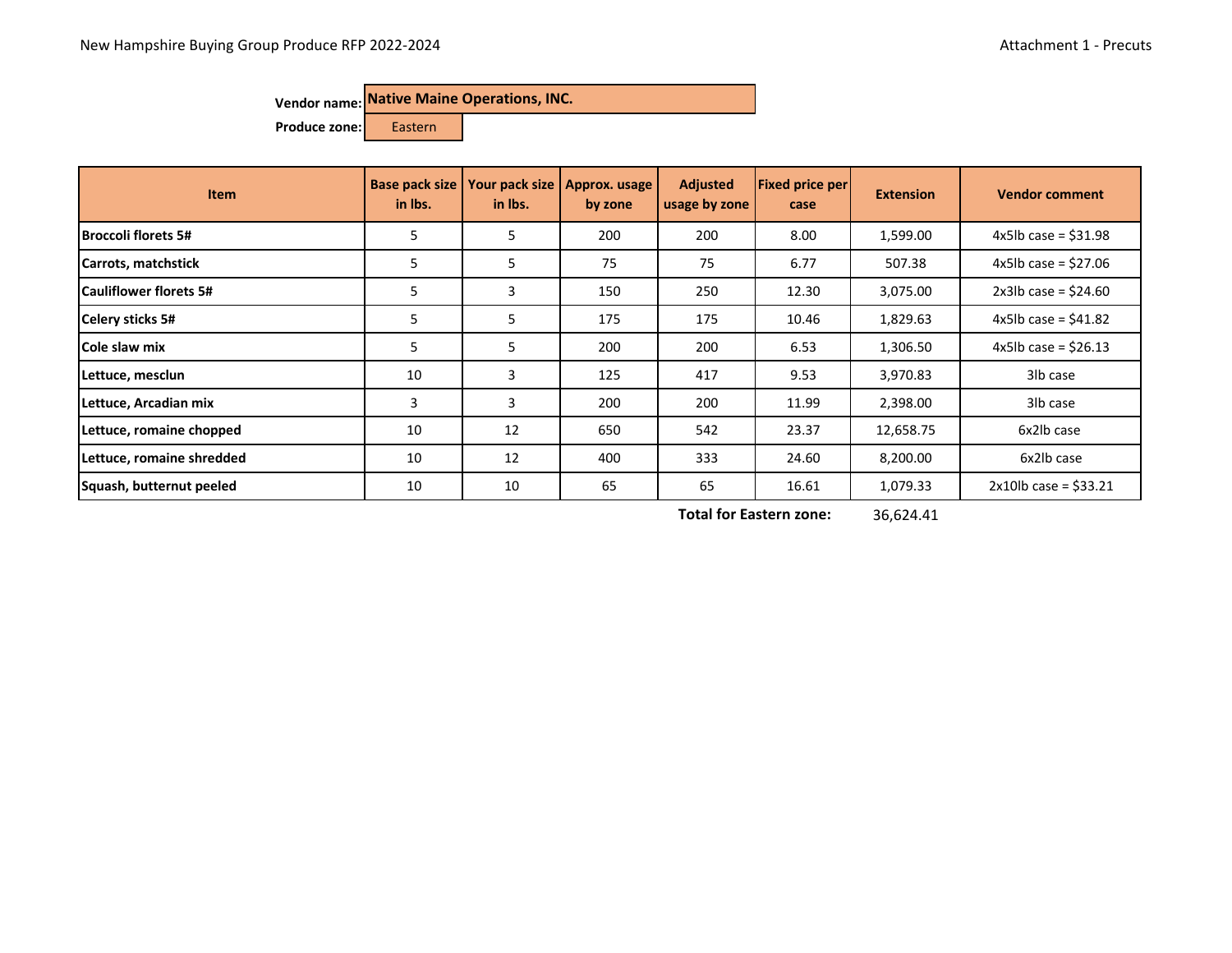**Produce zone:** Northern

| <b>Item</b>                    | <b>Base pack size</b><br>in Ibs. | Your pack size<br>in Ibs. | Approx. usage<br>by zone | <b>Adjusted</b><br>usage by zone | <b>Fixed price per</b><br>case | <b>Extension</b> | <b>Vendor comment</b>    |
|--------------------------------|----------------------------------|---------------------------|--------------------------|----------------------------------|--------------------------------|------------------|--------------------------|
| Broccoli florets 5#            | 5                                | 5                         | 50                       | 50                               | 8.00                           | 399.75           | $4x5lb$ case = \$31.98   |
| Carrots, matchstick            | 5                                | 5                         | 50                       | 50                               | 6.77                           | 338.25           | $4x5lb$ case = \$27.06   |
| <b>ICauliflower florets 5#</b> | 5                                | 3                         | 75                       | 125                              | 12.30                          | 1,537.50         | $2x3lb$ case = \$24.60   |
| Celery sticks 5#               | 5                                | 5                         | 75                       | 75                               | 10.46                          | 784.13           | $4x5lb$ case = \$41.82   |
| <b>Cole slaw mix</b>           | 5                                | 5                         | 75                       | 75                               | 6.53                           | 489.94           | 4x5lb case = $$26.13$    |
| Lettuce, mesclun               | 10                               | 3                         | 50                       | 167                              | 9.53                           | 1,588.33         | 3lb case                 |
| Lettuce, Arcadian mix          | $\overline{3}$                   | 3                         | 50                       | 50                               | 11.99                          | 599.50           | 3lb case                 |
| Lettuce, romaine chopped       | 10                               | 12                        | 200                      | 167                              | 23.37                          | 3,895.00         | 6x2lb case               |
| Lettuce, romaine shredded      | 10                               | 12                        | 125                      | 104                              | 24.60                          | 2,562.50         | 6x2lb case               |
| Squash, butternut peeled       | 10                               | 10                        | 20                       | 20                               | 16.61                          | 332.10           | $2x10$ lb case = \$33.21 |

12,527.00 **Total for Northern zone:**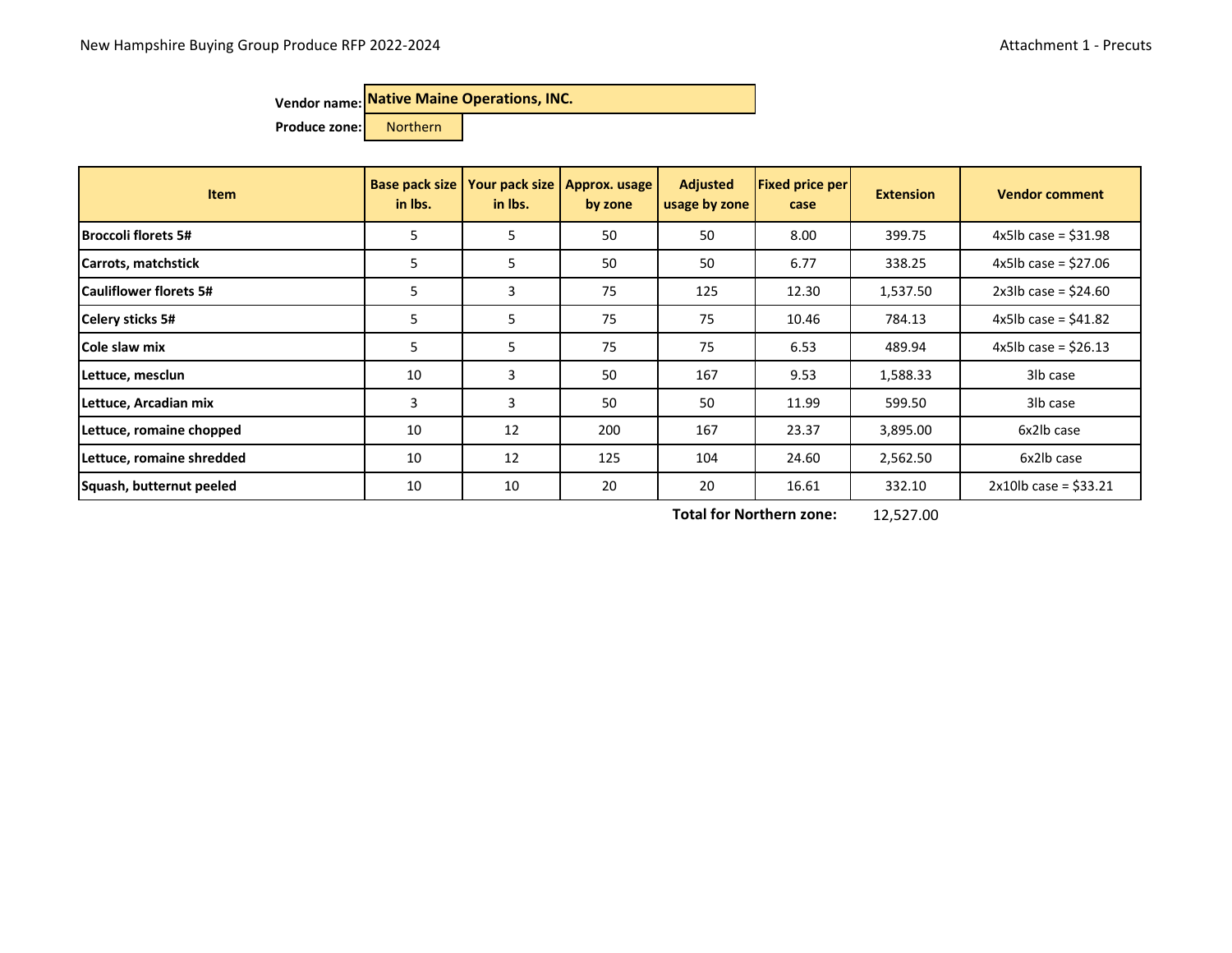Produce zone: Seacoast

| <b>Item</b>                   | Base pack size<br>in Ibs. | Your pack size<br>in lbs. | Approx. usage<br>by zone | <b>Adjusted</b><br>usage by zone | <b>Fixed price per</b><br>case | <b>Extension</b> | <b>Vendor comment</b>    |
|-------------------------------|---------------------------|---------------------------|--------------------------|----------------------------------|--------------------------------|------------------|--------------------------|
| <b>Broccoli florets 5#</b>    | 5                         | 5                         | 200                      | 200                              | 8.00                           | 1,599.00         | $4x5lb$ case = \$31.98   |
| Carrots, matchstick           | 5                         | 5                         | 100                      | 100                              | 6.77                           | 676.50           | $4x5lb$ case = \$27.06   |
| <b>Cauliflower florets 5#</b> | 5                         | 3                         | 175                      | 292                              | 12.30                          | 3,587.50         | $2x3lb$ case = \$24.60   |
| Celery sticks 5#              | 5                         | 5                         | 100                      | 100                              | 10.46                          | 1,045.50         | $4x5lb$ case = \$41.82   |
| Cole slaw mix                 | 5                         | 5                         | 175                      | 175                              | 6.53                           | 1,143.19         | $4x5lb$ case = \$26.13   |
| Lettuce, mesclun              | 10                        | 3                         | 175                      | 583                              | 9.53                           | 5,559.17         | 3lb case                 |
| Lettuce, Arcadian mix         | 3                         | 3                         | 225                      | 225                              | 11.99                          | 2,697.75         | 3lb case                 |
| Lettuce, romaine chopped      | 10                        | 12                        | 650                      | 542                              | 23.37                          | 12,658.75        | 6x2lb case               |
| Lettuce, romaine shredded     | 10                        | 12                        | 450                      | 375                              | 24.60                          | 9,225.00         | 6x2lb case               |
| Squash, butternut peeled      | 10                        | 10                        | 75                       | 75                               | 16.61                          | 1,245.38         | $2x10$ lb case = \$33.21 |

39,437.73 **Total for Seacoast zone:**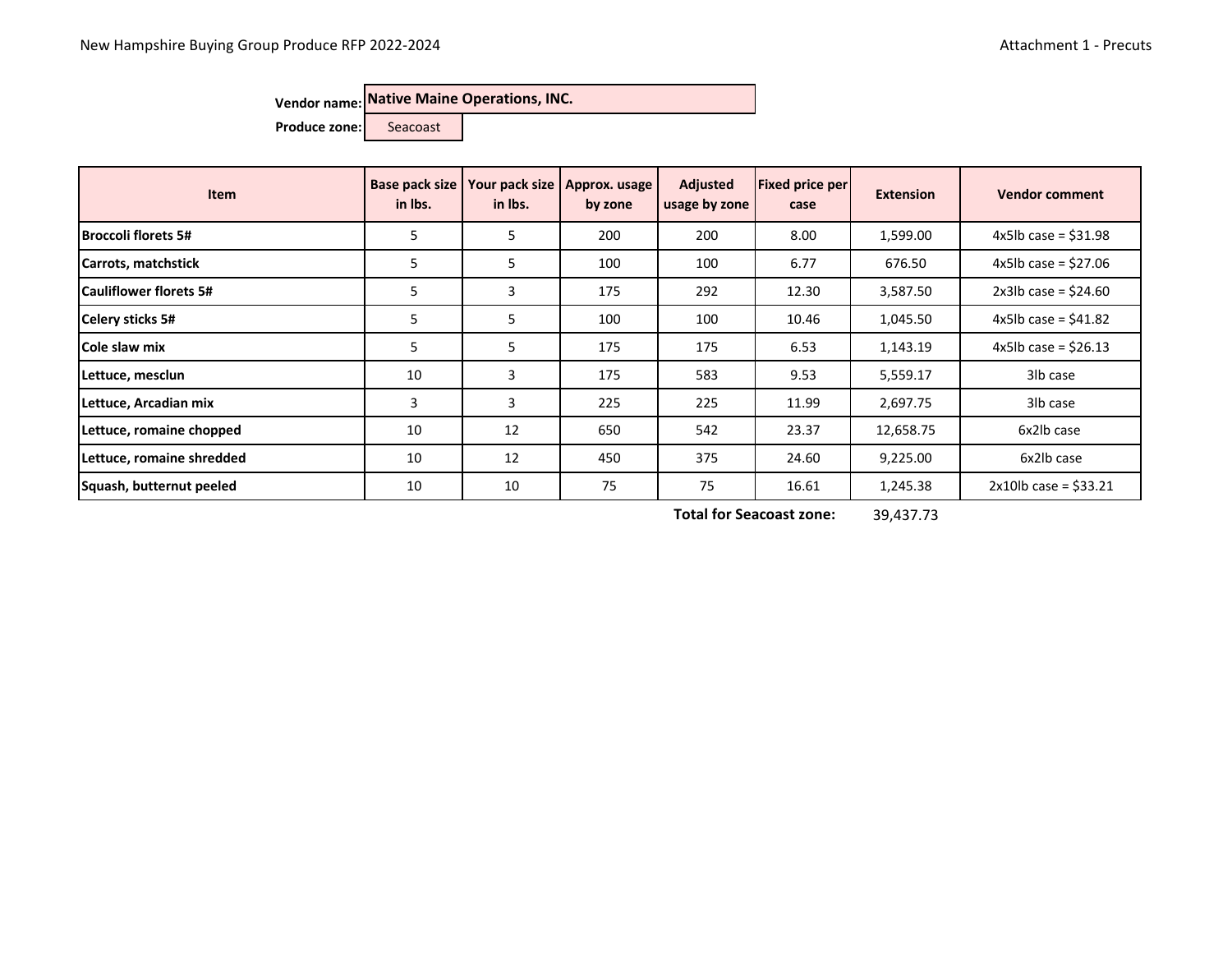**Produce zone:** Western

| <b>Item</b>                   | Base pack size<br>in Ibs. | Your pack size<br>in Ibs. | Approx. usage<br>by zone | <b>Adjusted</b><br>usage by zone | <b>Fixed price per</b><br>case | <b>Extension</b> | <b>Vendor comment</b>    |
|-------------------------------|---------------------------|---------------------------|--------------------------|----------------------------------|--------------------------------|------------------|--------------------------|
| Broccoli florets 5#           | 5                         | 5                         | 200                      | 200                              | 8.00                           | 1,599.00         | $4x5lb$ case = \$31.98   |
| Carrots, matchstick           | 5                         | 5                         | 70                       | 70                               | 6.77                           | 473.55           | 4x5lb case = $$27.06$    |
| <b>Cauliflower florets 5#</b> | 5                         | 3                         | 150                      | 250                              | 12.30                          | 3,075.00         | $2x3lb$ case = \$24.60   |
| Celery sticks 5#              | 5                         | 5                         | 200                      | 200                              | 10.46                          | 2,091.00         | 4x5lb case = $$41.82$    |
| <b>Cole slaw mix</b>          | 5                         | 5                         | 225                      | 225                              | 6.53                           | 1,469.81         | $4x5lb$ case = \$26.13   |
| Lettuce, mesclun              | 10                        | 3                         | 175                      | 583                              | 9.53                           | 5,559.17         | 3lb case                 |
| Lettuce, Arcadian mix         | 3                         | 3                         | 190                      | 190                              | 11.99                          | 2,278.10         | 3lb case                 |
| Lettuce, romaine chopped      | 10                        | 12                        | 675                      | 563                              | 23.37                          | 13,145.63        | 6x2lb case               |
| Lettuce, romaine shredded     | 10                        | 12                        | 500                      | 417                              | 24.60                          | 10,250.00        | 6x2lb case               |
| Squash, butternut peeled      | 10                        | 10                        | 70                       | 70                               | 16.61                          | 1,162.35         | $2x10$ lb case = \$33.21 |

41,103.60 **Total for Western zone:**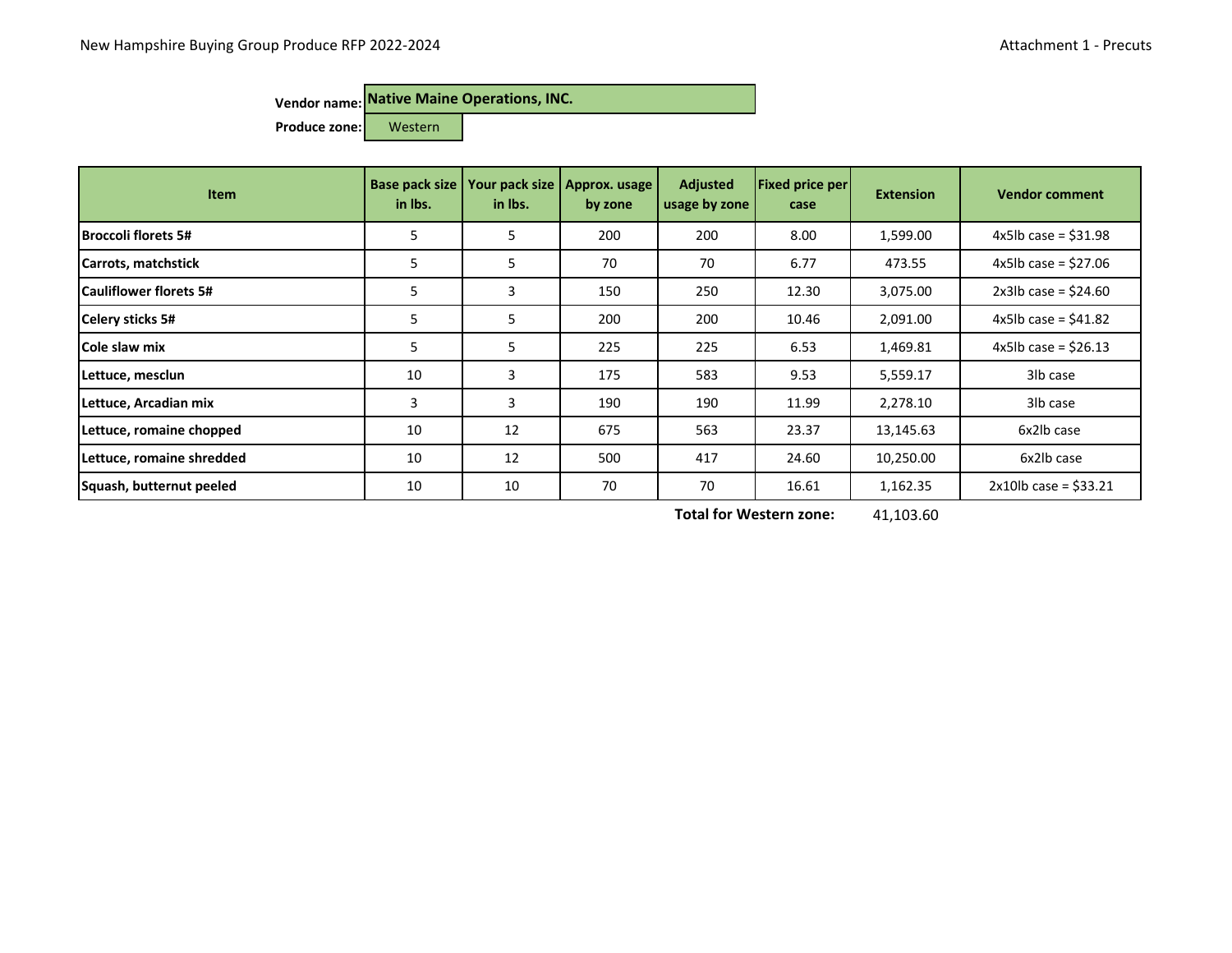**Vendor name: Produce zone:** Nashua

| Item                          | Base pack size<br>in Ibs. | in Ibs. | Your pack size   Approx. usage  <br>by zone | Adjusted<br>usage by zone | <b>Fixed price per</b><br>case | <b>Extension</b> | <b>Vendor comment</b> |
|-------------------------------|---------------------------|---------|---------------------------------------------|---------------------------|--------------------------------|------------------|-----------------------|
| Broccoli florets 5#           | 5                         |         | 300                                         | 300                       |                                |                  |                       |
| Carrots, matchstick           | 5                         |         | 150                                         | 150                       |                                |                  |                       |
| <b>Cauliflower florets 5#</b> | 5                         |         | 200                                         | 200                       |                                |                  |                       |
| <b>Celery sticks 5#</b>       | 5                         |         | 225                                         | 225                       |                                |                  |                       |
| Cole slaw mix                 | 5                         |         | 250                                         | 250                       |                                |                  |                       |
| Lettuce, mesclun              | 10                        |         | 200                                         | 200                       |                                |                  |                       |
| Lettuce, Arcadian mix         | 3                         |         | 250                                         | 250                       |                                |                  |                       |
| Lettuce, romaine chopped      | 10                        |         | 800                                         | 800                       |                                |                  |                       |
| Lettuce, romaine shredded     | 10                        |         | 600                                         | 600                       |                                |                  |                       |
| Squash, butternut peeled      | 10                        |         | 100                                         | 100                       |                                |                  |                       |

**Total for Nashua zone:**